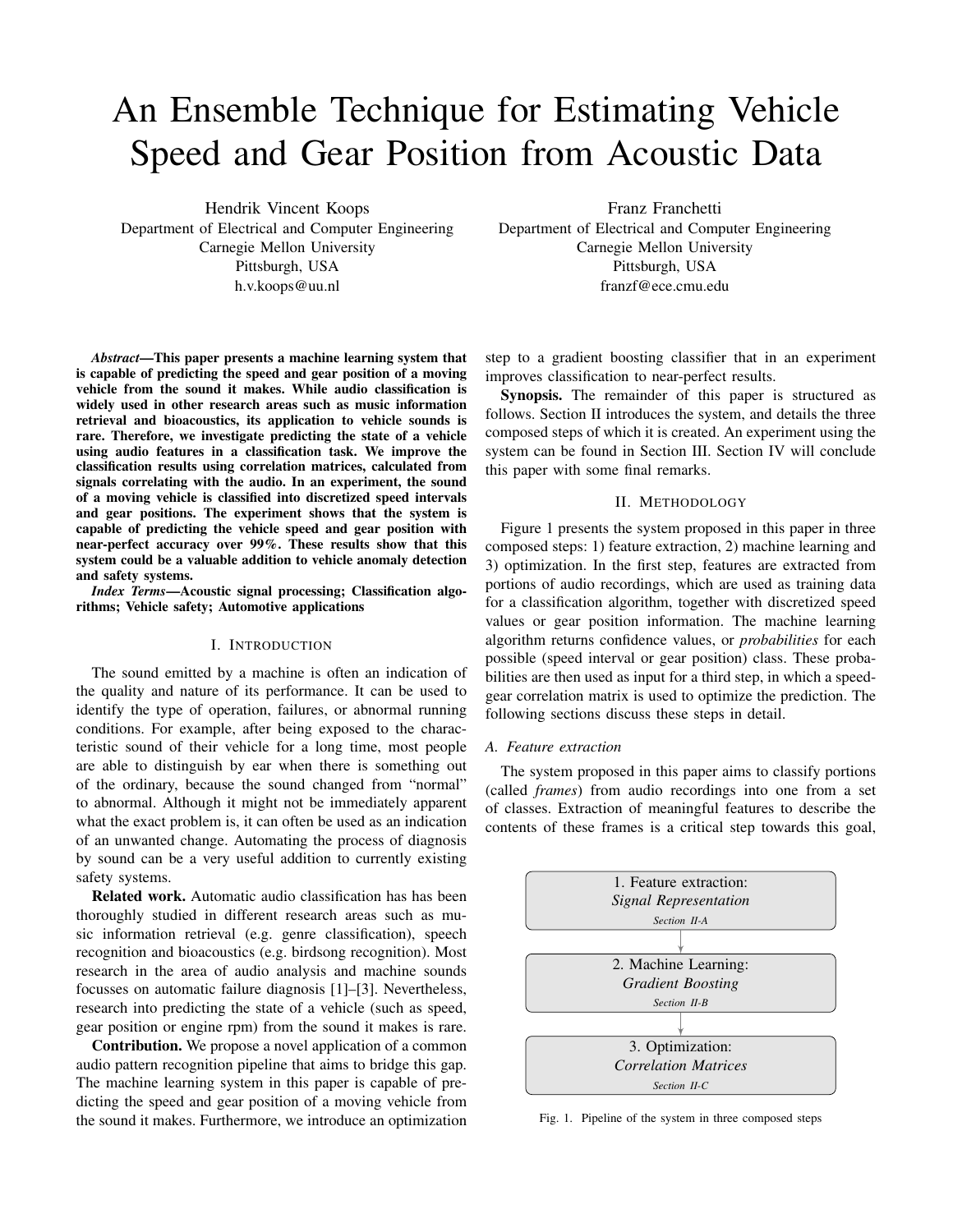

Fig. 2. Example of feature extraction of an audio signal

because direct processing of raw audio data is an enormous task. Feature extraction aims to represent data in such a way that it can be productively used in machine learning tasks by describing the content more efficiently, which in turn relaxes space and time processing requirements. It can be seen as a way to reduce the dimensionality of the data by finding the the most compact and informative set of numerical representations required to to describe a large set of data accurately for the task. Feature extraction is a common step in pattern recognition tasks that involve the processing of sound, and usually involves a number of crucial steps.

A common way to perform feature extraction from audio can be found in Figure 2. Commonly, a signal (A) is broken down into equally sized segments (B). Segmentation of the audio signal allows for creating a representation that varies over time, and the analysis of parts of a signal. Although the figure implies that frames are distinct, they are usually computed in an overlapping fashion, with a new segment starting halfway the size of the frame. Each of the frames is transformed (C), for example by using a Fourier transform, which transforms the frames' representation in the time domain to a representation in the frequency domain. This representation is then described using one dimensional features (D). An example of a simple feature is the average amplitude of a segment, which can be used to distinguish if a frame is loud or quiet. A list of features describing a single frame is called a *feature vector* (E). A combination of feature vectors is called a *feature matrix*.

This feature matrix is used as input to the next part of the pipeline, in which a machine learning algorithm called *Gradient Boosting* is trained to predict the correct class associated with these feature vectors. These classes are values of a discretized signal recorded simultaneously with the audio, such as speed, gear position and engine rpm. The next section describes this machine learning algorithm.

## *B. Gradient Boosting*

To create a class prediction of a feature vector, a machine learning technique called *Gradient Boosting* (GB) is used. This technique was chosen from a large number of classifiers for its ability to outperform other techniques in an initial comparison.

GB is an ensemble machine learning technique introduced by Friedman [4] for regression problems, who later optimized the technique [5]. Like most classification algorithms, GB



Fig. 3. Example of speed/gear and gear/speed correlation matrices. The x-axis shows the speed at 2 km/h intervals and the y-axis shows the gear position. Low values are blue, high values are red.

tries to find an approximation  $\hat{F}(x)$  to a function  $F^*(x)$  that connects an output variable  $y$  with a vector of input values  $x$ . In our case, y is a class such as discretized vehicle speed, and x is a feature vector extracted from an audio frame.

GB constructs additive regression models by stage-wise fitting weak prediction models such as decision trees, thereby improving a non-optimal model  $F_m$  at stages  $1 \le m \le M$  of  $m$  iterations. It generalises the models by allowing optimization of an arbitrary differentiable loss function  $L(y, F(x))$ . In the system proposed in this paper, regression trees are fit on the negative multinomial log-likelihood loss function.

At each stage,  $F$  is improved by constructing a new model  $F_{m+1}$  that adds an estimator h to construct a better model:

$$
F_{m+1}(x) = F_m(x) + h(x)
$$
 (1)

Note that a perfect  $h$  implies:

$$
F_{m+1}(x) = F_m(x) + h(x) = y \tag{2}
$$

Therefore the residual  $y - F_m(x)$  is used to fit h, correcting its predecessor.

To train the GB classifier, the set of feature vectors representing the audio signal together with their correlating speed and gear classes are split up in a 70% training and 30% testing set. The classifier is trained on the training set, and the elements of the testing set are used to test the generality of the classifier. The output of GB is a *prediction vector*  $CLF = [CLFp_1, CLFp_2, \ldots, CLFp_n]$  for each frame of the audio file, where n is the number of classes used in the training phase and  $CLF_{pi}$  is the classifier probability of class i. Without optimization, the element with the maximal value in the vector would be chosen as the predicted class. In this study, the complete vector is used to improve the classification results. This is done by using a correlation matrix calculated from several classes, which is explained in the next section.

## *C. Correlation Matrix Optimization*

Gear position and speed are correlated, therefore a useful correlation matrix M can be calculated that can be used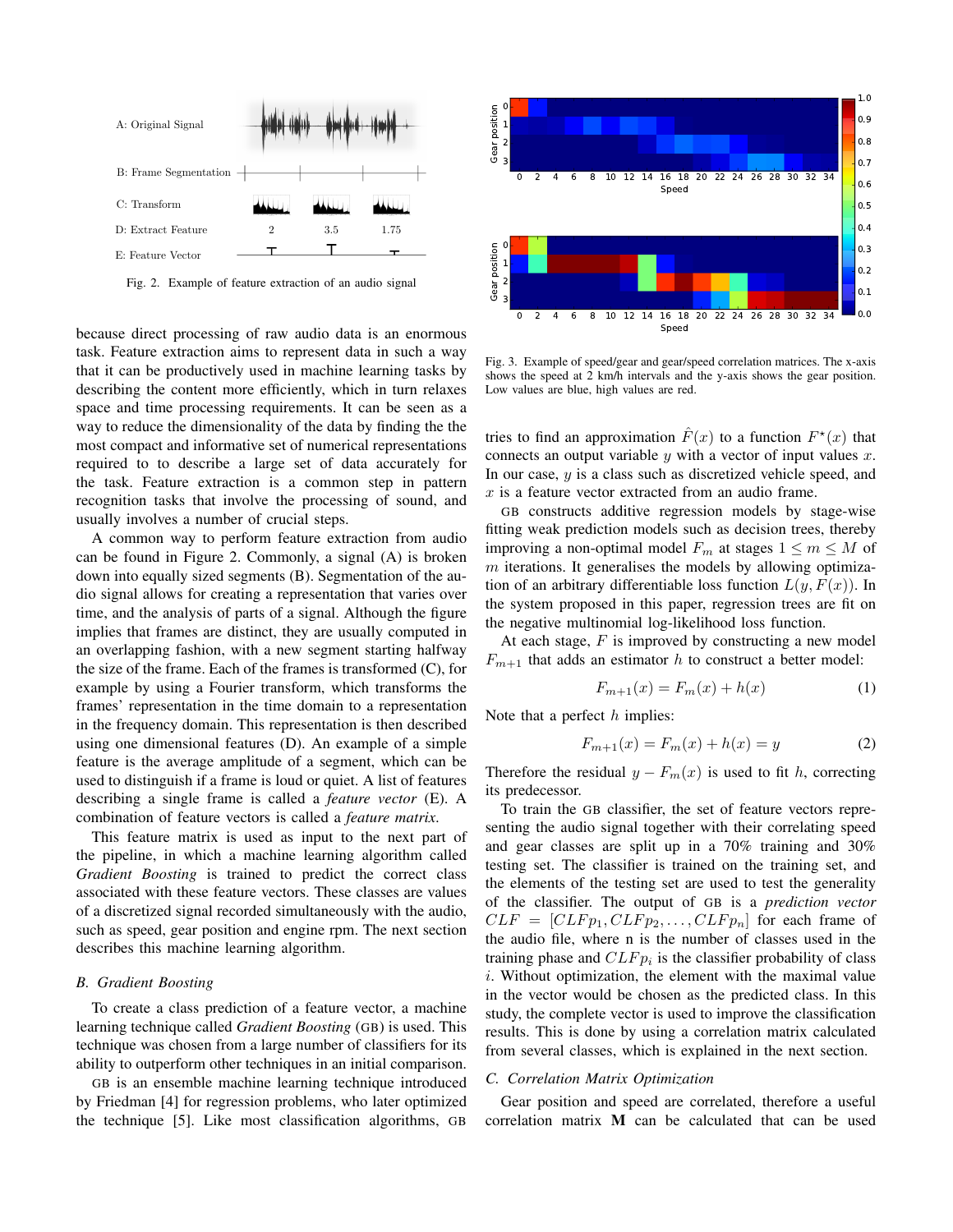to improve the classification results. Figure 3 shows two examples of M: the probabilities of a gear position coinciding with a discretized speed interval (top) and vice versa (bottom). These example matrices are calculated from 70% of the speed and gear values, in which the speed values are discretized at 2 km/h. The image shows that the probability of being in a higher gear increases with speed, and vice versa. This knowledge can be used to increase the accuracy of the classifier by performing a Hadamard product (point-wise product denoted here as  $\odot$ ) of the classification prediction array with the corresponding row in the matrix.

In the following example, the speed of the vehicle is predicted. First, the gear classifier  $CLFg$  is used to return a prediction array  $CLFg_k = [CLFg_{k_1}, CLFg_{k_2}, \ldots, CLFg_{k_n}]$ for feature vector  $k$ . Next, the trained speed classifier  $CLFs$ is used to return a speed prediction array  $CLFs_k =$  $[CLFs_{k_1}, CLFs_{k_2}, \ldots, CLFs_{k_m}]$  for a feature vector k. In a next step, the Hadamard product of  $CLFs_k$  and  $m_{i,*}$ is calculated, where  $i$  is the maximum value position in  $CLFg_k$ , and  $m_{i,*}$  is the  $i^{th}$  row of  $M_s$ . In this case,  $M_s$ is the gear/speed correlation matrix. In this example, row  $i$  from Figure 3 (top) will be used in a Hadamard product with  $CLFs_k$ . This results in a new prediction array  $CP = CLFs_k \odot m_{i,*} = [CPp_1, CPp_2, \ldots, CPp_n]$ . For gear prediction, a column of the bottom matrix in Figure 3 is used.

# *D. Evaluation*

The system is evaluated in two ways: firstly, we obtain classification results using GB, which is measured as the fraction of correctly classified frames of the audio signal. Secondly, we use using a Hadamard product with a correlation matrix to optimize the GB classification. In this case, a margin of error is introduced with size plus and minus the discretization interval. For example, in the case of a speed discretization interval of  $d$ , classification into class  $i$  is considered correct if  $i - d < c > i + d$ , where c is the true class and d is the discretization interval.

#### III. RESULTS

The following sections describe results obtained in an experiment using the system described in Section II. Section III-A describes the audio recordings and correlating machine states that are used in the experiments. Section III-B discusses results obtained from the GB classifier. After that, results are optimized using correlation matrices (Section III-C).

# *A. Audio and Vehicle Data*

In an experiment to evaluate the system, audio recordings of an American-built car driving multiple identical laps on a closed parking lot are obtained. The vehicle is equipped with a computer, providing real-time recordings of a multitude of states (speed, gear position, rpm, etc). From these machine states the vehicle speed and gear position are used in this experiment. The following two sections describe the audio and vehicle state data.

*1) Audio:* Three microphones are placed on and inside the vehicle: two piezoelectric microphones and one stereo condenser microphone. The two piezoelectric microphones are attached on the inside and outside of the middle of the windshield, to obtain mechanical vibrations and noise of the car, with and without wind air noise. The stereo condenser microphone is placed in the glovebox to pick up engine noise. In total, four mono audio tracks are obtained. The audio signal is normalized to have mean equal to 0 and maximum absolute value equal to 0.98 to account for differences in amplitude between the four recordings. After normalization, the features are extracted and averaged over the four sources. Twenty five dynamic and spectral features are extracted on 8 different frame sizes: 0.1, 0.5, 1, 1.5, 2, 2.5, 3, and 4 seconds. Some examples of the extracted features are Mel-Frequency Cepstrum Coefficients (MFCCs), zero crossing rate and spectral centroid. MFCCs are often used as features in music information retrieval and speech recognition. They represent the signal on a scale that is closely related to the human auditory systems' response [6]. The zero crossing rate (ZCR) represents the rate at which a signal changes from positive to negative, defined as

$$
zcr = \frac{1}{T-1} \sum_{t=1}^{T-1} \mathbb{I} \left\{ s_t s_{t-1} < 0 \right\} \tag{3}
$$

where s is a signal of length T and  $\mathbb{I}\{\varphi\}$  returns 1 if its argument  $\varphi$  is true and 0 otherwise. It is often used to identify percussive sounds [7].

The spectral centroid represents the center of mass of the spectrum of a signal. It is often associated with the perception of "brightness" of a signal and is defined as:

$$
sc = \frac{\sum_{n=0}^{N-1} f(n) x(n)}{\sum_{n=0}^{N-1} x(n)} \tag{4}
$$

where  $x(n)$  represents the weighted frequency value, or magnitude, of bin number *n*, and  $f(n)$  represents the center frequency of that bin. It closely correlates with the perception of brightness of a signal [8]. Discussing the details of all twenty five features is beyond the scope of this paper, see the code repository<sup>1</sup> for a full list.

*2) Vehicle State:* The driving speed and gear position of the car are recorded simultaneously with the audio. The speed measurements are discretized in intervals of 1, 2 3, 5, 7 and 10 kilometer per hour. Training the system with various granulated data allows for finding an optimal set of parameters. Gear positions are by definition discrete (ranging from 0 to 3) and therefore not altered. The features and the speed and gear vehicle state data are used as input to the GB algorithm in the next step.

# *B. Gradient Boosting Results*

In Tables I and II the results of GB classification results for speed and gear position at different frame sizes are presented.

<sup>1</sup>https://bitbucket.org/hvkoops/machinestateprediction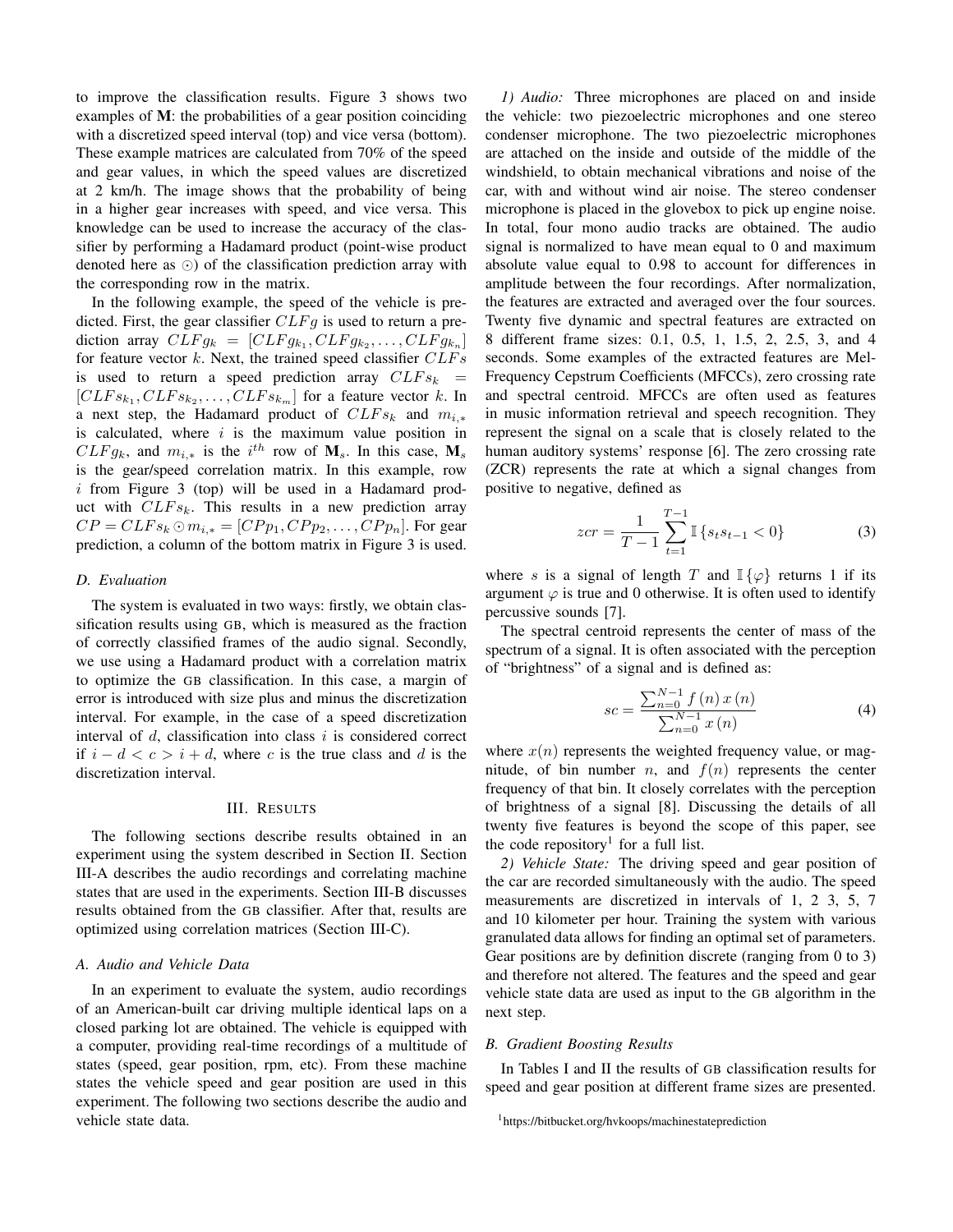|         | 0.1   | 0.5   |       | 15    | $\mathcal{D}$ | 2.5   |       |       |
|---------|-------|-------|-------|-------|---------------|-------|-------|-------|
| 10      | 0.692 | 0.692 | 0.706 | 0.693 | 0.694         | 0.572 | 0.619 | 0.660 |
|         | 0.558 | 0.583 | 0.571 | 0.559 | 0.573         | 0.562 | 0.529 | 0.521 |
| 5       | 0.529 | 0.535 | 0.502 | 0.530 | 0.506         | 0.542 | 0.481 | 0.448 |
| 3       | 0.394 | 0.375 | 0.360 | 0.311 | 0.376         | 0.385 | 0.323 | 0.321 |
| 2       | 0.244 | 0.233 | 0.276 | 0.161 | 0.245         | 0.151 | 0.206 | 0.139 |
|         | 0.156 | 0.141 | 0.138 | 0.118 | 0.088         | 0.073 | 0.079 | 0.048 |
| TABLE I |       |       |       |       |               |       |       |       |

SPEED CLASSIFICATION RESULTS USING GRADIENT BOOSTING AT DIFFERENT FRAME SIZES IN SECONDS (COLUMNS) AND SPEED DISCRETIZATION INTERVALS IN KM/H (ROWS)

| 0.1      | 0.5  |       | 1.5   |       | 2.5   |      |       |       |
|----------|------|-------|-------|-------|-------|------|-------|-------|
| 10       | 0.63 | 0.652 | 0.652 | 0.668 | 0.573 | 0.61 | 0.640 | 0.618 |
| 7        | 0.63 | 0.652 | 0.652 | 0.668 | 0.573 | 0.61 | 0.640 | 0.618 |
| 5        | 0.63 | 0.652 | 0.652 | 0.668 | 0.573 | 0.61 | 0.640 | 0.618 |
| 3        | 0.63 | 0.652 | 0.652 | 0.668 | 0.573 | 0.61 | 0.640 | 0.618 |
| 2        | 0.63 | 0.652 | 0.652 | 0.668 | 0.573 | 0.61 | 0.640 | 0.618 |
|          | 0.63 | 0.652 | 0.652 | 0.668 | 0.573 | 0.61 | 0.640 | 0.618 |
| TABLE II |      |       |       |       |       |      |       |       |

GEAR CLASSIFICATION RESULTS USING GRADIENT BOOSTING AT DIFFERENT FRAME SIZES IN SECONDS (COLUMNS) AND SPEED DISCRETIZATION INTERVALS IN KM/H (ROWS)

The values represent the fraction of correctly classified audio frames. Note that gear position is not rediscretized, therefore the results are the same for all speed discretizations. The table shows that the speed results improve with increasing discretization step for all the frame sizes. In part, this can be attributed to the decreasing number of classes: with a large discretization step, fewer classes remain.

Overall, the table shows that the speed classification accuracy decreases with an increased frame size and small discretization steps. For larger discretization steps, the results are more stable. The best speed result can be found with a frame size of 1 second and a discretization step of 10, but the difference with similar frame sizes is not significant. The results of predicting the gear position is similar across all frame sizes, and ranges between 0.55 and 0.7. The gear classification is stable for each speed discretization step because the gear positions are not changed.

# *C. Correlation Matrix Results*

Tables III and IV show the results of optimizing the GB results using correlation matrices, as described in Section II-C. The images shows the results improve dramatically for both speed and gear prediction compared to the GB results. Overall, for speed, the same trend is observed: the results improve with an increase of the discretization step. Just as the GB results, the accuracy decreases with an increasing frame size, although the difference is small.

The best speed results can be found with a discretization step of 10, with minimal difference with a discretization step of 7. The optimal value in terms of minimal discretization step and frame size is 0.914, where the discretization step is 5 and the frame size is 1.5. An example of these predicted with error margin can be found in Figure 4. The gear prediction results are again more stable across frame size and speed discretization step, with the best results appearing around a frame size of 1.5.

|                | 0.1     | 0.5   |       | 15    | $\mathcal{P}$ | 2.5   |       | 4     |  |
|----------------|---------|-------|-------|-------|---------------|-------|-------|-------|--|
| 10             | 0.991   | 0.993 | 0.992 | 0.998 | 0.933         | 0.945 | 0.989 | 0.982 |  |
| 7              | 0.960   | 0.961 | 0.958 | 0.98  | 0.873         | 0.894 | 0.915 | 0.939 |  |
| 5              | 0.888   | 0.895 | 0.868 | 0.914 | 0.791         | 0.812 | 0.836 | 0.848 |  |
| 3              | 0.801   | 0.804 | 0.762 | 0.791 | 0.733         | 0.754 | 0.767 | 0.788 |  |
| $\overline{2}$ | 0.545   | 0.560 | 0.576 | 0.45  | 0.506         | 0.496 | 0.481 | 0.485 |  |
|                | 0 3 4 7 | 0.317 | 0.311 | 0.264 | 0.261         | 0.254 | 0.217 | 0.2   |  |
| TABLE III      |         |       |       |       |               |       |       |       |  |

SPEED CLASSIFICATION RESULTS USING CORRELATION MATRIX OPTIMIZATION AT DIFFERENT FRAME SIZES IN SECONDS (COLUMNS) AND SPEED DISCRETIZATION INTERVALS IN KM/H (ROWS)

|                 | 0.1   | 0.5   |       | 15    | $\mathcal{D}$ | 2.5   | ٩     | 4     |
|-----------------|-------|-------|-------|-------|---------------|-------|-------|-------|
| 10              | 0.976 | 0.978 | 0.982 | 0.989 | 0.979         | 0.973 | 0.968 | 0.97  |
| 7               | 0.978 | 0.982 | 0.977 | 0.989 | 0.988         | 0.973 | 0.968 | 0.976 |
| 5               | 0.969 | 0.971 | 0.974 | 0.982 | 0.873         | 0.973 | 0.963 | 0.927 |
| 3               | 0.967 | 0.978 | 0.971 | 0.98  | 0.873         | 0.973 | 0.963 | 0.933 |
| 2               | 0.968 | 0.970 | 0.980 | 0.975 | 0.915         | 0.973 | 0.963 | 0.897 |
|                 | 0.958 | 0.965 | 0.965 | 0.968 | 0.945         | 0.973 | 0.884 | 0.854 |
| <b>TABLE IV</b> |       |       |       |       |               |       |       |       |

GEAR CLASSIFICATION RESULTS USING CORRELATION MATRIX OPTIMIZATION AT DIFFERENT FRAME SIZES IN SECONDS (COLUMNS) AND SPEED DISCRETIZATION INTERVALS IN KM/H (ROWS)

# IV. CONCLUSIONS

This paper proposed a simple yet effective system that is capable of classifying the speed and gear position of a driving vehicle from the sound it makes. After feature extraction, the system uses a 2-step approach of Gradient Boosting and optimization using correlation matrices to predict the speed of the vehicle. In an experiment using sound from a real car, it was shown that near perfect (over 99%) classification results are obtained when the speed is discretized between 10 and 5 km/h, and very high (over 90%) classification results are obtained when speed is discretized on smaller intervals. The classification results show that this system woul be a valuable addition to anomaly detection and safety systems for vehicles.

# ACKNOWLEDGMENTS

This work was sponsored by DARPA under agreement HR0011- 13-2-0007. The content, views and conclusions presented in this document do not necessarily reflect the position or the policy of DARPA. The authors would like to warmly thank Darrel J. Van Buer, Gavin Holland and Aleksey Nogin at HRL Laboratories for their help with data collection and use of equipment.



Fig. 4. Example of predicted speeds (blue) agains the actual speeds with error margin (red). The y-axis shows the speed in 5 km/h intervals and the x-axis shows the time expressed in audio frames.